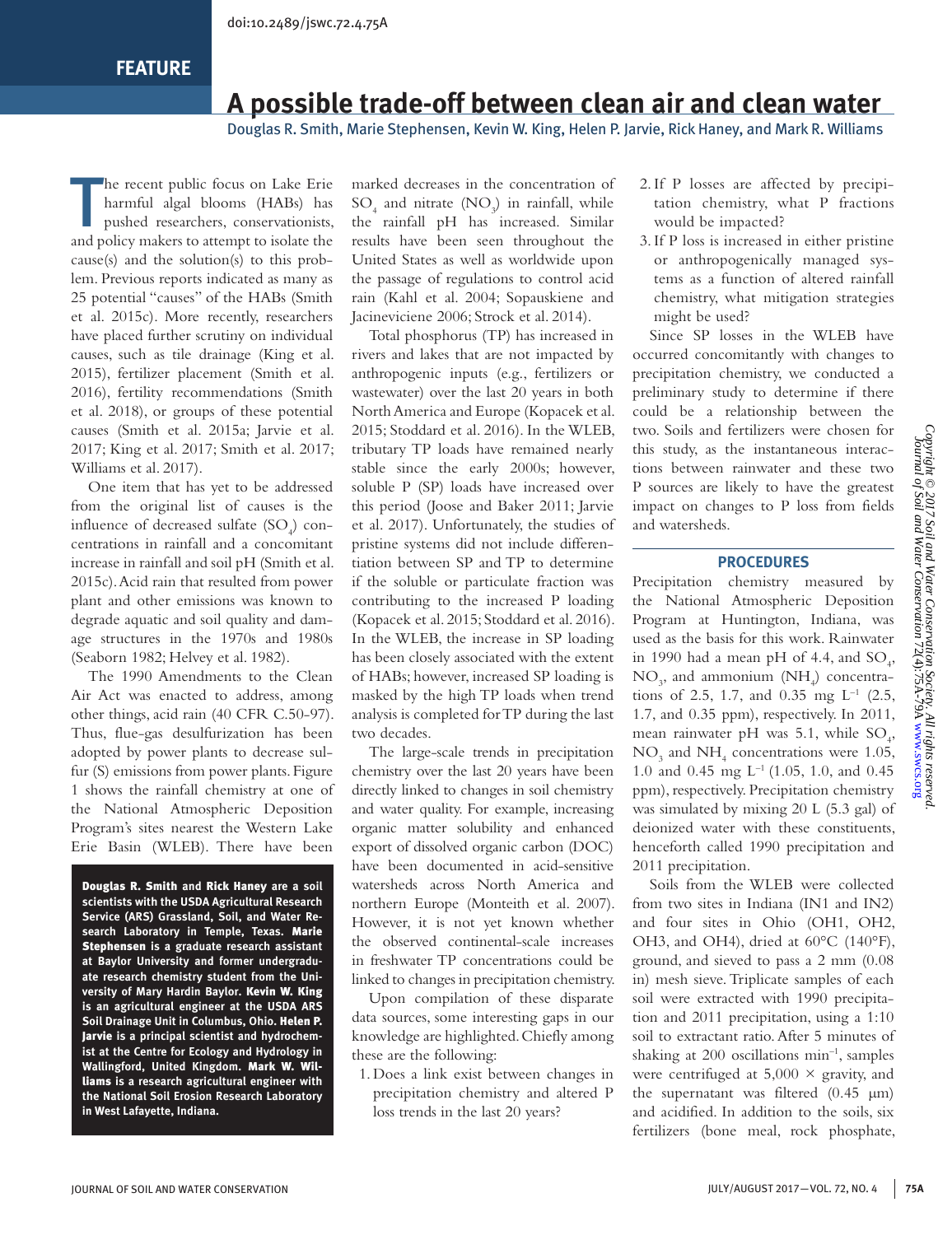### Table 1

Phosphorus, aluminum, calcium, and iron concentrations in extractions for two soils from Indiana and four soils from Ohio with simulated rainfall from 1990 and 2011.

|                 | Phosphorus (mg $L^{-1}$ ) |      |         |      | Aluminum (mg $L^{-1}$ ) |         |       | Calcium (mg $L^{-1}$ ) |   |       | Iron (mg $L^{-1}$ ) |         |  |
|-----------------|---------------------------|------|---------|------|-------------------------|---------|-------|------------------------|---|-------|---------------------|---------|--|
| Soil            | 1990                      | 2011 | D       | 1990 | 2011                    | D       | 1990  | 2011                   | p | 1990  | 2011                | p       |  |
| IN1             | 0.17                      | 0.29 | $***$   | 0.07 | 0.16                    | ***     | 82.90 | 79.30                  |   | 0.256 | 0.453               | $\star$ |  |
| IN2             | 0.95                      | 1.12 |         | 3.44 | 3.92                    |         | 14.60 | 14.20                  |   | 4.04  | 3.37                |         |  |
| OH <sub>1</sub> | 3.25                      | 3.18 |         | 1.10 | 1.20                    |         | 21.60 | 19.70                  |   | 1.51  | 1.26                |         |  |
| OH <sub>2</sub> | 0.31                      | 0.36 |         | 1.27 | 1.22                    |         | 22.80 | 21.40                  |   | 1.88  | 1.64                |         |  |
| OH <sub>3</sub> | 0.28                      | 1.36 | $***$   | 2.81 | 3.22                    | $\star$ | 9.28  | 9.28                   |   | 6.01  | 3.93                | $\star$ |  |
| OH4             | 3.25                      | 2.99 | $\star$ | 3.08 | 1.25                    | $\star$ | 19.30 | 18.60                  |   | 3.09  | 1.52                |         |  |

Notes: Significant differences exist between rainfall chemistry treatments for a given soil and element when there is an annotation in the *p* column. Significance occurs at *p* < 0.05 (\*), *p* < 0.01 (\*\*), or *p* < 0.001 (\*\*\*).

† Represents a *p*-value between 0.05 and 0.15.

single superphosphate [SSP], triple superphosphate [TSP], diammonium phosphate [DAP], and monoammonium phosphate [MAP]) were also extracted with 1990 precipitation and 2011 precipitation. This was completed using the same procedures as the soils, except a 1:100 fertilizer to extractant ratio was used.

Soluble P was measured on a Sans++ segmented flow analyzer (Skalar, Inc., Buford, Georgia), while aluminum (Al), calcium (Ca), and iron (Fe) were analyzed on a Vista-MPX ICP (Varian, Palo Alto, California) on the filtered, acidified samples. Statistics were performed in JMP v. 10.0.0 (SAS Institute, Cary, North Carolina), using *t*-tests to compare means of precipitation treatments by soil or fertilizer. Further, P concentrations for each soil were regressed against cation (Al, Ca, or Fe) concentrations for each soil to determine the significance of any relationships that might exist.

### **RESULTS**

Across the six soils used in the current study, SP increased, on average, by 0.16 mg  $L^{-1}$  (0.16 ppm) when they were extracted with the 2011 precipitation compared to the 1990 precipitation (table 1). An increase in SP was observed for four of the six soils when using the 2011 precipitation, with the largest increase  $(1.08 \text{ mg } L^{-1}$  [1.08 ppm]) occurring in the OH3 soil. The 2011 precipitation also extracted more Al in four of the six soils compared to the 1990 precipitation (table 1). In contrast, Ca and Fe

#### Figure 1

Mean annual sulfate (SO<sub>4</sub>), nitrate (NO<sub>3</sub>), and pH in rainfall at the National Atmospheric Deposition Program (NADP) site IN20 from 1983 to 2016. (Original data source is the NADP, site IN20, Roush Lake near Huntsville, Indiana: http:// nadp.sws.uiuc.edu/.)



decreased with the 2011 precipitation in six and five soils, respectively.

Significant positive correlations were observed between extracted P and Al in two of the six soils studied (IN1 and OH4). Figure 2 shows the relationship between P and Al for OH4. These trends were not observed in every soil, but could be one mechanism for increase SP loss from some soils. Further study is needed to determine if other soils exhibit similar relationships, and what characteristics those soils have in common. Two soils were found to have

significant correlations between extractable Fe and P, whereas there were no significant correlations observed between extracted P and Ca.

In four of the six fertilizers studied, 2011 precipitation resulted in greater SP concentrations compared to 1990 precipitation (figure 3). Only rock phosphate showed significantly lower SP concentrations when extracted with 2011 precipitation. The most commonly used fertilizer sources in the WLEB (MAP and DAP) both showed that P loss from direct contact with pre-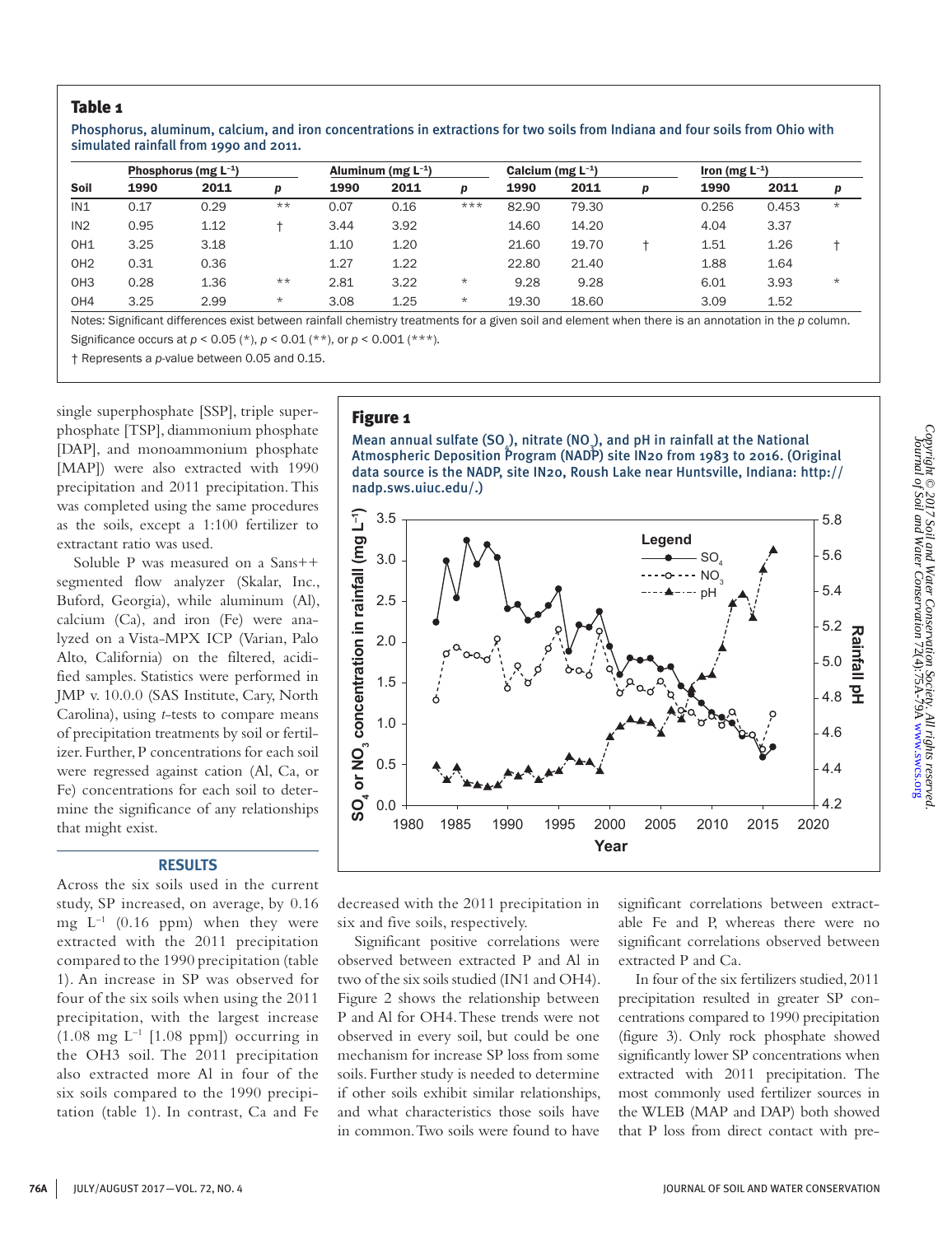Figure 2 Relationship between soluble phosphorus (SP) and aluminum (Al) from soil OH4.



## Figure 3

Soluble P (SP) concentrations for fertilizers upon extraction with simulated precipitation from 1990 and 2011. Bars within a fertilizer treatment with different letters indicate a significant treatment effect of rainwater chemistry.



cipitation may have increased during the period from 1990 to 2011.

### **IMPLICATIONS**

Data presented herein are preliminary results from a study designed to determine if precipitation chemistry could be a contributing factor to the increased SP loadings to Lake Erie, among a wider range of potential drivers (Smith et al. 2015c). These other drivers include increasing extent and intensity of tile drainage in the WLEB, which enhances the hydrologic connectivity between P sources (i.e., agricultural fields) and receiving waters (King et al. 2015; Smith et al. 2015b); and role of conservation practices, such as no-till and grassed waterways, that reduce TP while increasing SP losses (Smith et al. 2015a). Based on our preliminary results, we cannot rule out the possibility that anthropogenically induced declines in  $SO_4$  and the associated pH increase in precipitation between 1990 and 2011 may have resulted in greater SP loss from soils and fertilizers. However, this dataset alone is insufficient to confirm that this has occurred, and further studies are underway to develop and extend this pilot study.

From 2000 to 2014, continental scale TP loadings to water bodies in the United States increased at a rate of approximately 2.5  $\mu$ g L<sup>-1</sup> y<sup>-1</sup> (2.5 ppb yr<sup>-1</sup>) (Stoddard et al. 2016), but with no corresponding assessment of speciation of TP as soluble or particulate concentrations. Changes in atmospheric deposition offer a plausible explanation for such widespread increases in TP concentrations, which could also elucidate why these changes are occurring in pristine watersheds. Atmospheric deposition may have a direct impact through increased TP deposition linked to particle deposition of atmospheric dust (which may increase particulate P in runoff). Alternatively, as shown in this pilot study, it may have an indirect impact, as a result of decreased  $\text{SO}_4$  deposition and/ or increased rainfall pH (driving increased SP losses).

Mitigation of acid rain deposition in the United Kingdom resulted in increased DOC concentrations in streams and rivers (Evans et al. 2005). Decreased S deposition in Sweden decreased in-stream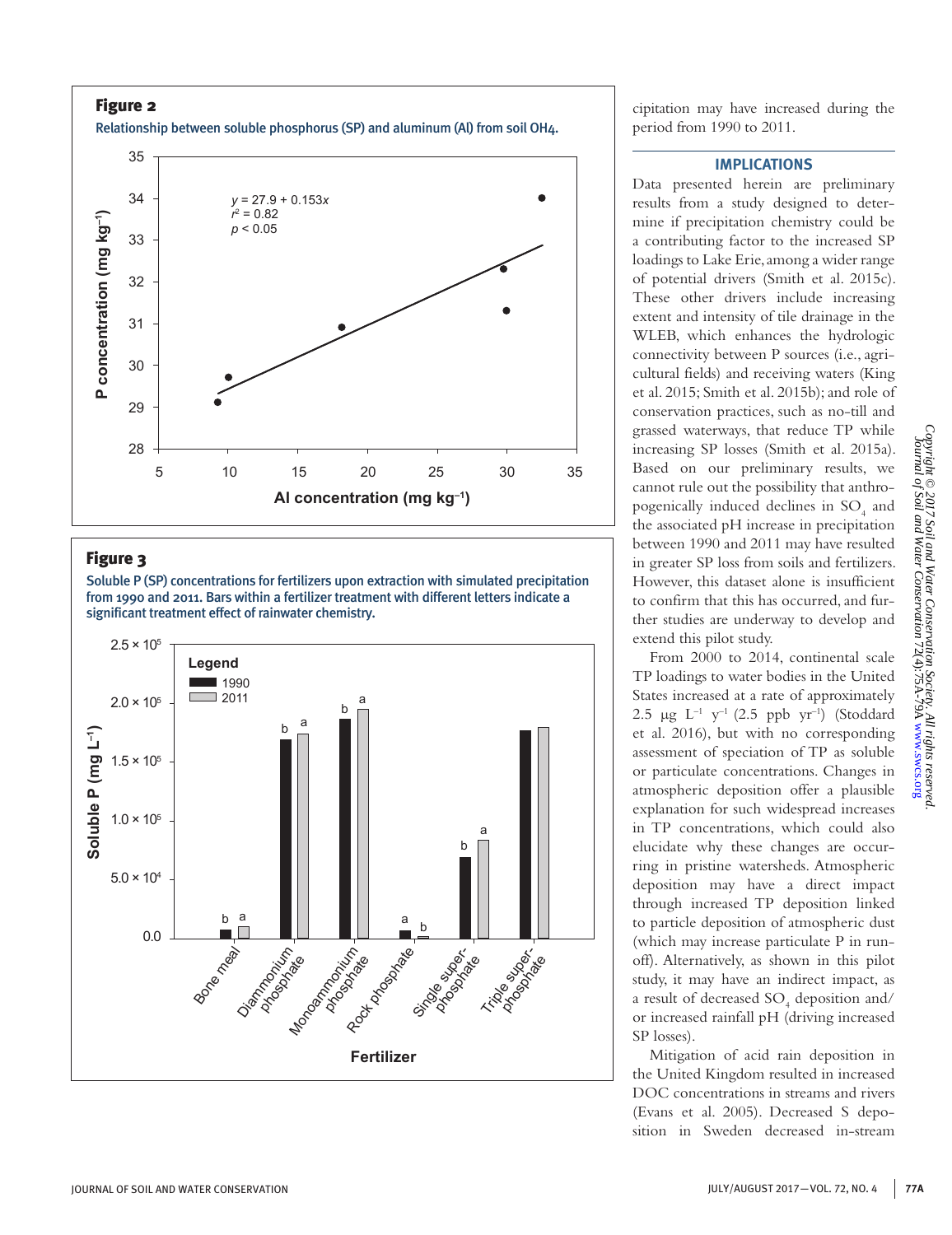SO4 concentrations with increased total organic C and Cl stream concentrations (Folster and Wilander 2002). While P was not measured in their study, it is not out of the realm of possibility that other anions increase when  $SO_4$  concentrations decrease. From the 1980s to the late 2000s, as Adirondack streams recovered from wet deposition of S, streams' water SO<sub>4</sub> concentrations declined while DOC concentrations increased (Lawrence et al. 2011). Declining wet acid deposition and land disturbance resulted in greater DOC and Fe concentrations in UK streams (Neal et al. 2008).

An evaluation of Dutch moorland pools demonstrated that during recovery from acid rain deposition, SP and DOC concentrations increased while TP concentrations decreased (van Kleef et al. 2010). In this study, they further observed that pool water pH was directly related to SP concentration and that SP concentrations increase as a result of increased organic matter decomposition. Recovery from acid rain deposition resulted in improved macroinvertebrate and diatom species richness in the streams and lakes of the United Kingdom. (Tipping et al. 2002). Increased drinking water reservoir DOC concentrations have been observed to occur concomitantly with declining acid deposition (Oulehle and Hruska 2009).

Soil DOC concentrations have been shown to increase in response to declining acid deposition from rainfall and increased microbial activity (Vanguelova et al. 2010). Increased acid deposition to soils resulted in lower soil pH and in turn increased Al in soil solution (Stevens et al. 2009). They also found soil pH was positively correlated with Ca and negatively correlated with Fe (Stevens et al. 2009). European air emission standards resulted in declining soil  ${SO_4}$  concentrations in most Swedish forest sites; however, soil pH and Al concentrations recovered from acidification at some, but not all sites (Karlsson et al. 2011).

Applications of S to alfalfa (M*edicago sativa* L.) and corn (*Zea mays* L.) have been shown to decrease P uptake (Caldwell et al. 1969). In legume crops, S additions tended to decrease foliar P concentrations, whereas P additions tended to result in decreased foliar S concentrations (Jones

et al. 1970). Berger et al. (2016) demonstrated that as beech (*Fagis sylvatica*) trees in Austria recovered from acid rain deposition, there was still substantial S in soils. However, while the soils were in the process of recovering, as evidenced by greater organic mineralization rates, high soil S concentrations resulted in low P uptake. In the WLEB, crop consultants and farmers have observed fewer crop P deficiencies and more crop S deficiencies over the last 10 to 15 years (Joe Nester, personal communication, April 26, 2017).

In the WLEB tributaries, SP loadings increased since the early 2000s with no corresponding increase in particulate P loadings. Our results highlight the need for more intensive and broader studies to evaluate the impacts of changing precipitation chemistry on SP losses, through benchtop and field scale studies, and to assess if this mechanism could be plausible. If so, this could present a potentially intractable trade-off between clean air and clean water: whereby improvements in air quality may have been achieved at the expense of surface water quality. As such, reduced atmospheric S emissions may have inadvertently contributed to increasing SP loadings to water bodies, a major cause of eutrophication and water-quality impairment globally.

Again, this study is preliminary in nature and does not provide definitive proof of Clean Air Act regulations diminishing water quality. This study does indicate further study is warranted. Other studies in the region have shown that the observed changes in SP loading are likely the result of a myriad of factors (Jarvie et al. 2017), and precipitation chemistry may simply be another confounding factor. Whether or not the higher pH/lower SO4 precipitation received by WLEB soils and fertilizers in recent years and into the future impacts the SP losses, it is imperative that scientists, resource managers, and policy makers quickly find and implement strategies to decrease SP loading through WLEB tributaries.

#### **REFERENCES**

Berger, T.W., S. Turtscher, P. Berger, and L. Lindebner. 2016. A slight recovery of soils from acid rain

over the last three decades is not reflected in the macro nutrition of beech (*Fagis sylvatica*) at 97 forest stands of the Vienna Woods. Environmental Pollution 216:624-635.

- Caldwell, A.C., E.C. Seim, and G.W. Rehm. 1969. Sulfur effects on the elemental composition of alfalfa (*Medicago sativa* L.) and corn (*Zea mays* L.). Agronomy Journal 61(4):632-634.
- Evans, C.D., D.T. Monteith, and D.M. Cooper. 2005. Long-term increases in surface water dissolved organic carbon: Observations, possible causes and environmental impacts. Environmental Pollution 137:55-71.
- Folster, J., and A. Wilander. 2002. Recovery from acidification in Swedish forest streams. Environmental Pollution 117:379-389.
- Helvey, J.D., S.H. Kunkle, and D.R. DeWalle. 1982. Acid precipitation: A review. Journal of Soil and Water Conservation 37(3):143-148.
- Jarvie, H.P., L.T. Johnson, A.N. Sharpley, D.R. Smith, D.B. Baker and T.W. Bruulsema. 2017. Increased soluble phosphorus loads to Lake Erie: Unintended consequences of conservation practices? Journal of Environmental Quality 46(2):123-132.
- Jones, M.B., P.W. Lawler, and J.E. Ruckman. 1970. Differences in annual clover responses to phosphorus and sulfur. Agronomy Journal 62(4):439-442.
- Joose, P.J., and D.B. Baker. 2011. Context for re-evaluating agricultural source phosphorus loadings to the Great Lakes. Canadian Journal of Soil Science 91:317-327.
- Kahl, J.S., J.L. Stoddard, R. Haeuber, S.G. Paulsen, R. Birnbaum, F.A. Deviney, J.R. Webb, D.R. Dewalle, W. Sharpe, C.T. Driscoll, A.T. Herlihy, J.H. Kellogg, P.S. Murdoch, K. Roy, K.E. Webster, and N.S. Urquhart. 2004. Have US surface waters responded to the 1990 Clean Air Act Amendments? Environmental Science and Technology 38:484A-390A.
- Karlsson, G.P., C. Akselsson, S. Hellsten, and P.E. Karlsson. 2011. Reduced European emissions of S and N – Effects on air concentrations, deposition and soil water chemistry in Swedish forests. Environmental Pollution 159:3571-3582.
- King, K.W., M.R. Williams, and N.R. Fausey. 2015. Contributions of systematic tile drainage to watershed-scale phosphorus transport. Journal of Environmental Quality 44(2):486-494.
- King, K.W., M.R. Williams, L.T. Johnson, D.R. Smith, G.A., LaBarge, and N.R. Fausey. 2017. Phosphorus availability in Western Lake Erie Basin drainage waters: Legacy evidence across